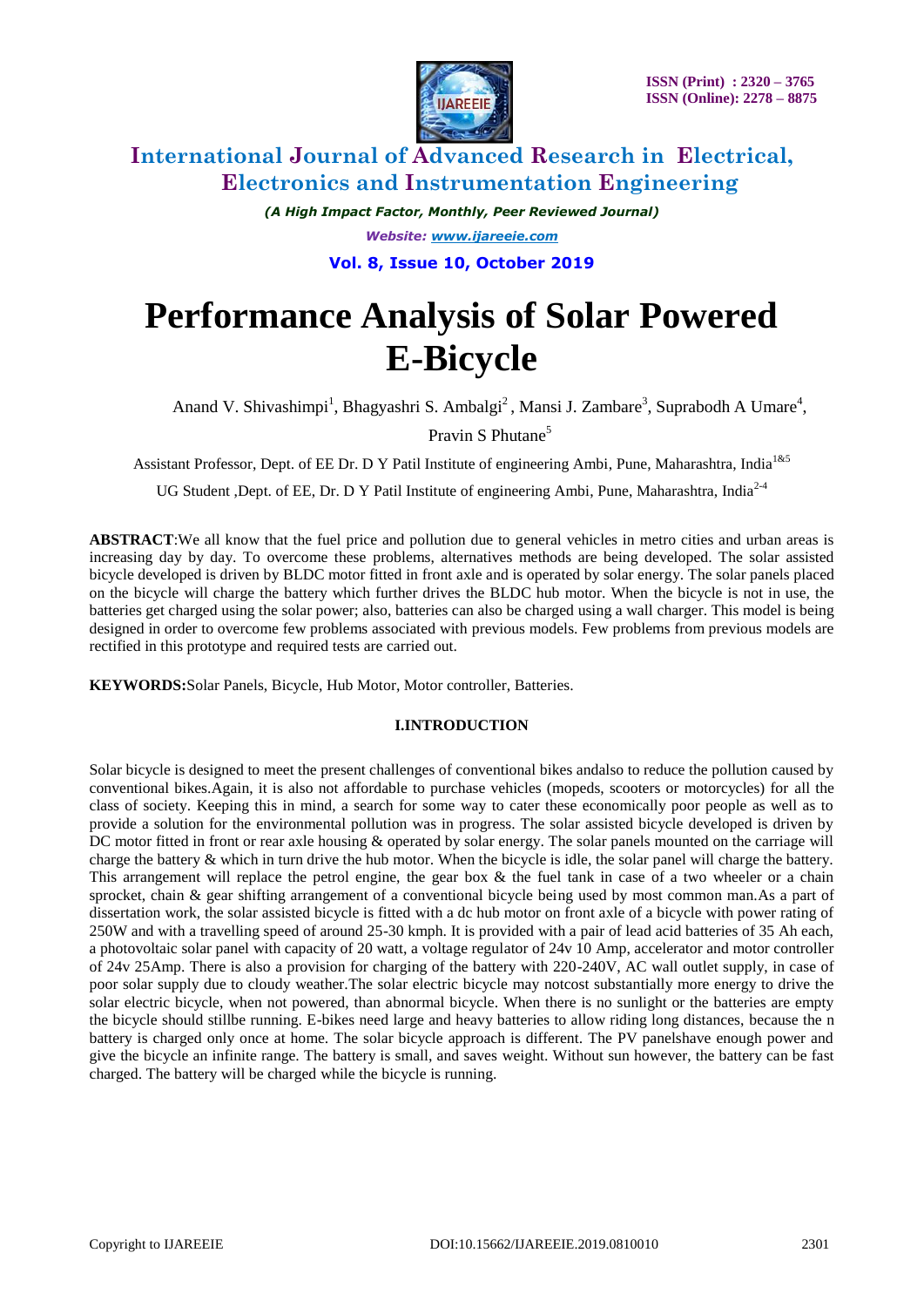

*(A High Impact Factor, Monthly, Peer Reviewed Journal)*

*Website: [www.ijareeie.com](http://www.ijareeie.com/)*

### **Vol. 8, Issue 10, October 2019**

### **II.METHODOLOGY**

The solar assisted bicycle consist of following components (Fig.1) - hub motor, solar panel, voltage regulator, lead acid battery, motor controller, accelerator, bicycle.



Fig 1- Block Diagram of the Bicycle.

#### **A. Hub Motor**

The hub motor is a conventional Dc motor. The rotor is outside the stator with the permanent magnets mounted on inside. The stator is mounted and fixed onto the axle and the hub will be made to rotate by alternating currents supplied through batteries. Hub motor generates high torque at low speed, which is highly efficient and which doesn't need sprockets, brackets and drive chains. This means they are very reliable and have a long life. The main characteristic of Brushless DC Machines is that they may be controlled to give wide constant power speed ranges.

| <b>Type of Motor</b>   | <b>Hub Motor</b>  |
|------------------------|-------------------|
| <b>Design of Motor</b> | <b>BLDC</b> Motor |
| <b>Power Rating</b>    | 250 W             |
| <b>Rated Voltage</b>   | 24 V              |
| <b>Speed</b>           | 300 (rpm)         |
| Torque                 | $12$ N-m          |

Table 1 – Specification of Hub Motor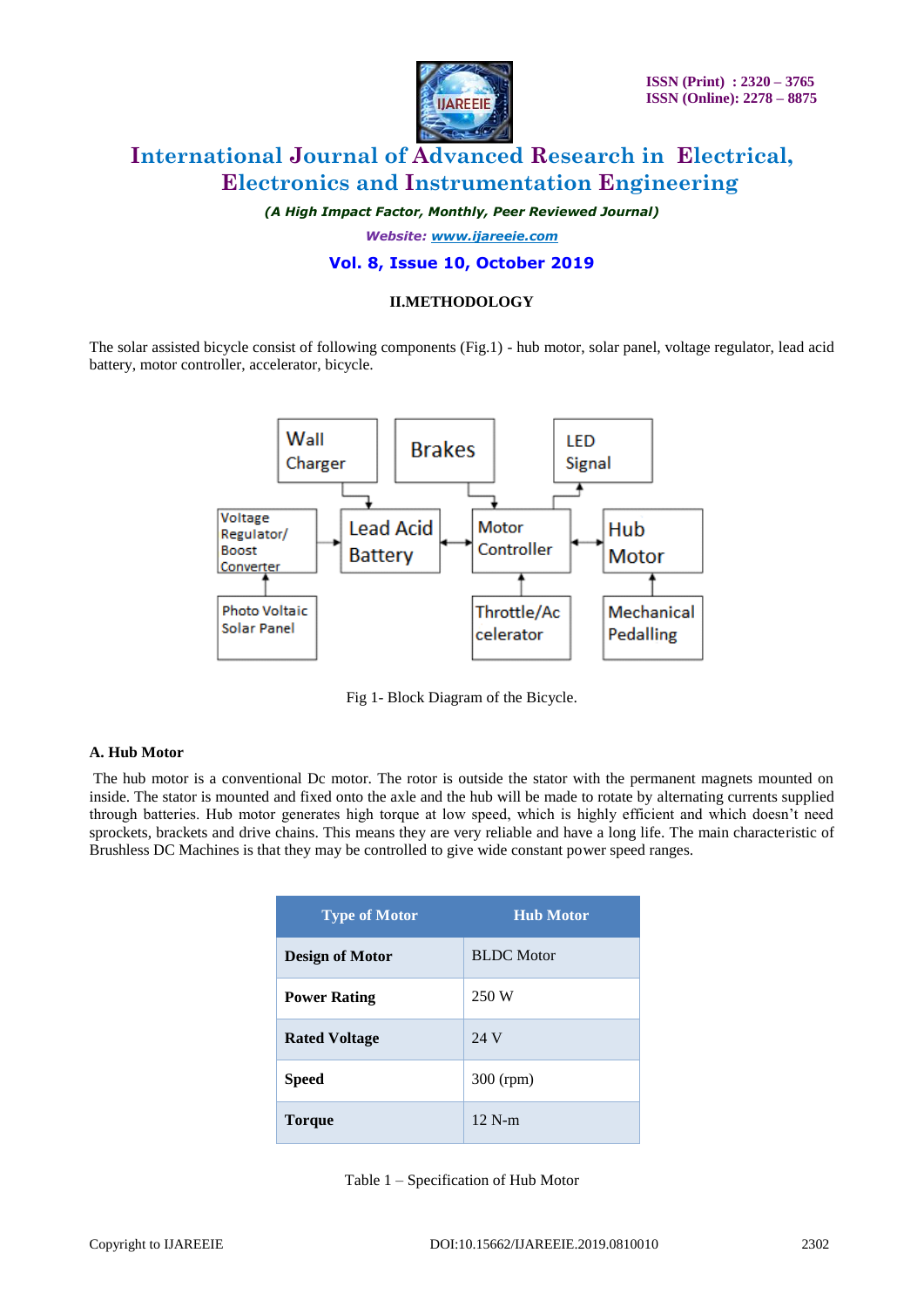

*(A High Impact Factor, Monthly, Peer Reviewed Journal)*

*Website: [www.ijareeie.com](http://www.ijareeie.com/)*

# **Vol. 8, Issue 10, October 2019**

#### **B. Solar Cells/ Panels**

As the title suggests the bicycle is operated by solar energy. The lead acid battery is charged with solar energy with the help of a solar cell. Solar cells convert the energy of sunlight directly into electricity through the use of the photovoltaic effect. The photovoltaic effect involves the creation of a voltage into an electro-magnetic radiation. The photoelectric and photovoltaic effects are related to sunlight, but are different in that electrons are ejected from a material's surface upon exposure to radiation of sufficient energy in photoelectric, and generated electrons are transferred to different bands of valence to conduction within the material, resulting in the build-up of voltage between two electrodes in photovoltaic.Solar cells are electrically connected and fabricated as a module with a sheet of glass on top to allow light to pass and protect the semiconductor from the weather. To obtain a desired peak DC voltage we will add solar cells in series, and to obtain a desired peak current, the solar cells are put in parallel position (Fig.2).

| <b>Charging Current (Amp)</b>   | 2        |
|---------------------------------|----------|
| <b>Open Circuit Voltage (V)</b> | 21.6     |
| <b>Max Power Voltage (V)</b>    | 17       |
| <b>Short Circuit Current</b>    | 1.316    |
| Lifespan                        | 25 years |

Table 2 – Specification of Solar Cell / Panel

#### **C. Lead Acid Battery**

Lead acid batteries are one of the most popular types of battery in electronics. Although slightly lower in energy density than lithium metal, lead acid is safe, provided certain precautions are met when charging and discharging. This have a many advantages over other conventional types of batteries, the lead acid battery is the optimum choice for a solar assisted bicycle. Current supplied from battery indicates the flow of energy from the battery and is measured in amperes . The higher the current flow faster the battery will discharge. A battery is rated in ampere-hours (abbreviated Ah) and this is called the battery capacity. This project revolves around supplying and utilizing energy within a high voltage battery. It demands for a battery with longer running hours, lighter weight with respect to its high output voltage and higher energy density. Among all the existing rechargeable battery systems, the lead acid cell technology is the most efficient and practical choice for the desired application. The battery chosen for this project was a high capacity lead acid battery pack designed specifically for vehicles. Plastic casing is providedto house the internal components of the battery.

| <b>Type of Battery</b>     | <b>Sealed Lead Acid</b>           |
|----------------------------|-----------------------------------|
| <b>Number of Batteries</b> | Two Batteries connected in series |
| <b>Voltage</b>             | 12 V                              |
| <b>Amp-Hour Rating</b>     | 35 Ah                             |
| <b>Charging Time</b>       | 6-7 hours                         |

Table 3 – Specification of Battery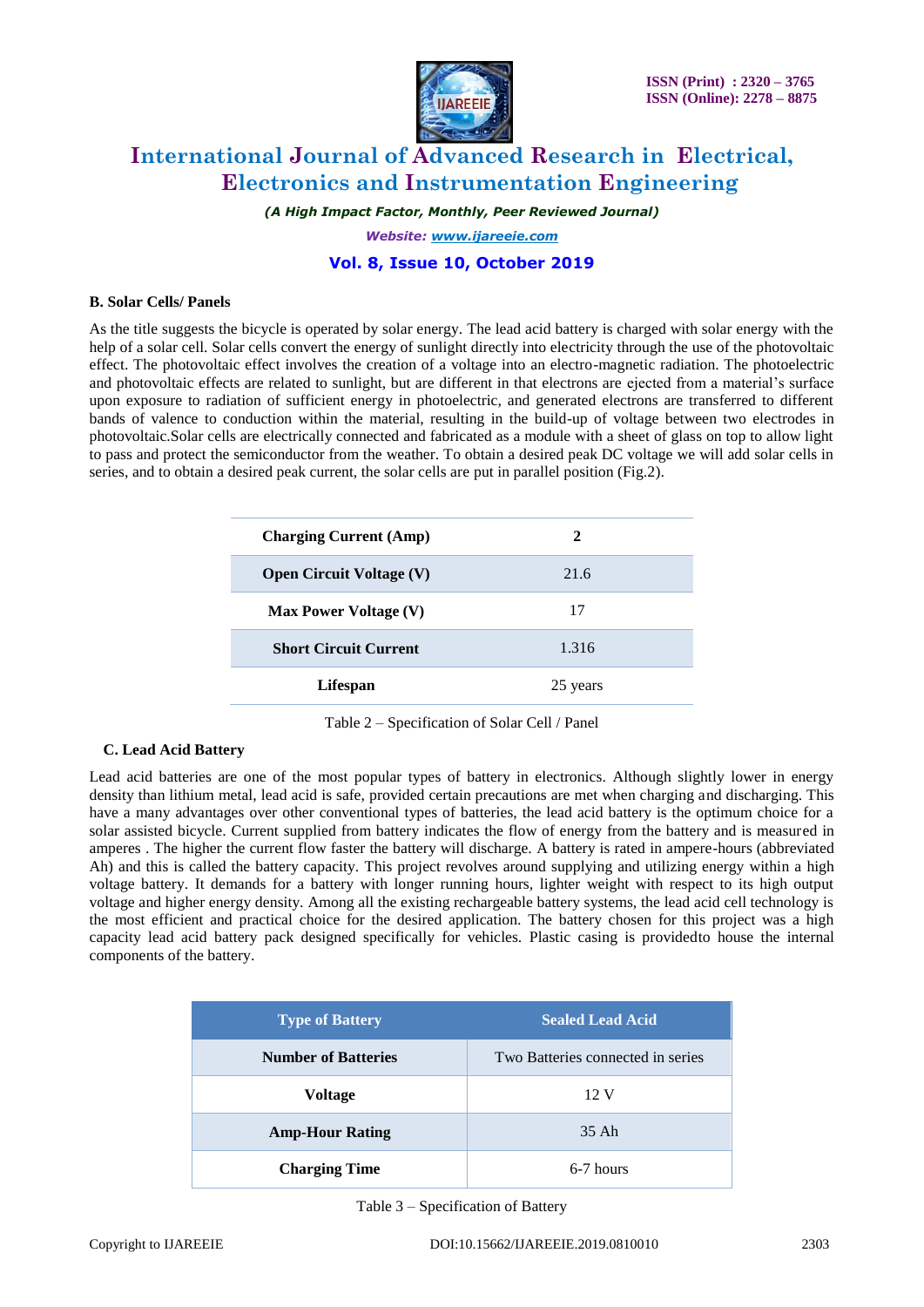

*(A High Impact Factor, Monthly, Peer Reviewed Journal)*

*Website: [www.ijareeie.com](http://www.ijareeie.com/)*

# **Vol. 8, Issue 10, October 2019**

#### **D. Motor Controller**

The motor controller is an important component of the system. It is essential to control the amount of power supplied and to drive the BLDC hub motor. The controller converts the DC voltage from battery to an alternating voltage with variable amplitude and frequency that drive the hub motor at different speeds. It basically consists of MOSFET transistors and small microprocessor that vary from detecting any malfunctions with the motor hall sensors, the throttle, to protect functions against excessive current and undervoltage, which are ideal for protecting the system.



Fig 2 – Circuit Diagram of Motor Controller

| System voltage $(V)$              | 24       |
|-----------------------------------|----------|
| Max load output current           | 25       |
| End of charge voltage $(V)$       | 27.4     |
| <b>Boost charge voltage (V)</b>   | 28.8     |
| Ambient temperature $(^{\circ}C)$ | $0 - 50$ |

Table 4 – Specification of Motor Controller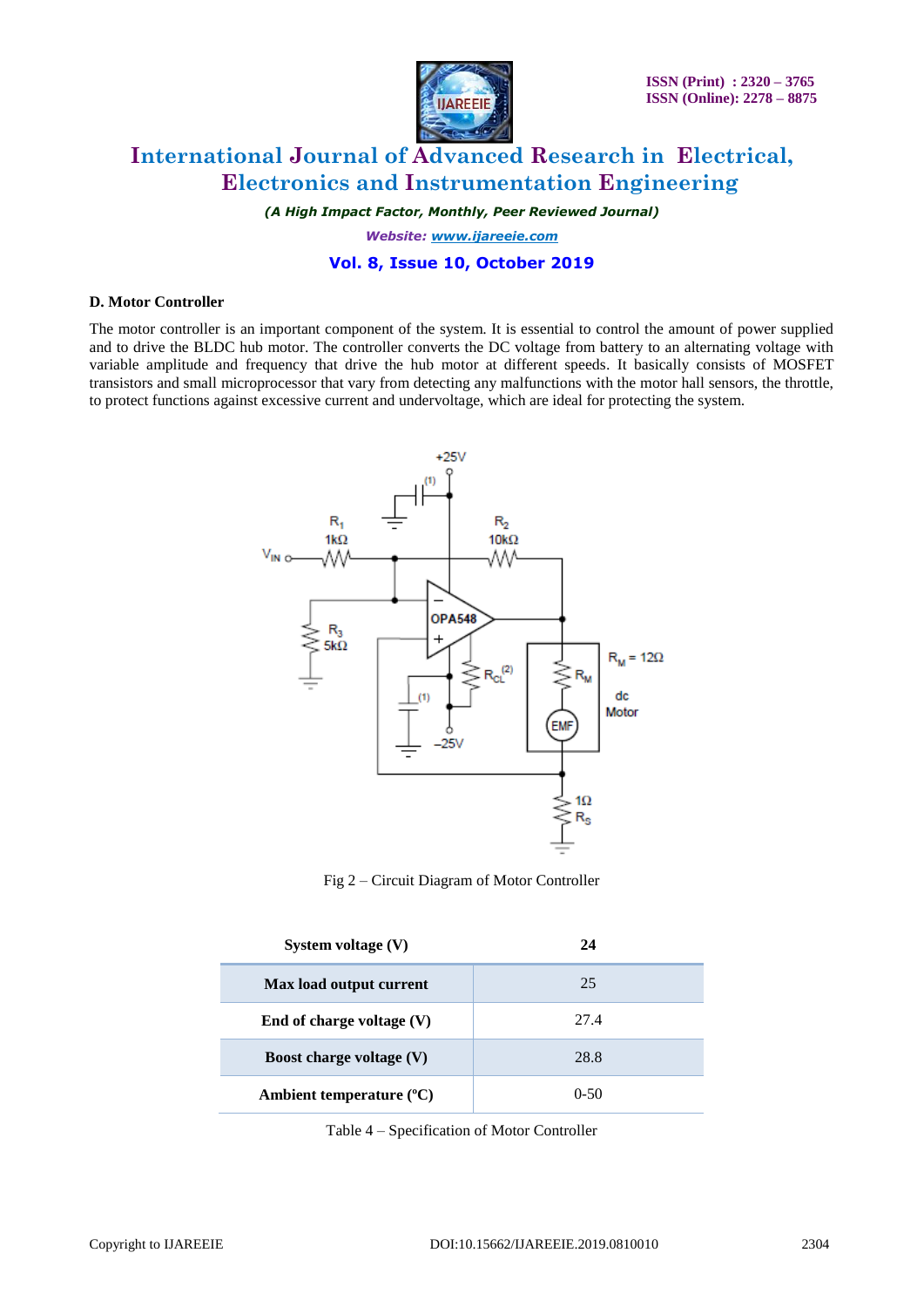

*(A High Impact Factor, Monthly, Peer Reviewed Journal)*

*Website: [www.ijareeie.com](http://www.ijareeie.com/)*

# **Vol. 8, Issue 10, October 2019**

### **E. Accelerator/Throttle**

The maximum speed of a bicycle is 30 kmph. It is required to vary the speed depending upon the road conditions  $\&$ traffic. Therefore an accelerator or a throttle is necessary. Throttle allows us to drive the motor from zero speed to full speed. The throttle is fitted on right side of the handle bar and is connected to controller. The throttle converts DC voltage from battery to an alternating voltage with variable amplitude and frequency that drives the hub motor at different speeds. It consists of MOSFET transistors and a small microprocessor. This throttle is technically referred to as a Hall Effect type. The throttle has three wires contains a black, red, and green. The supply voltage is via red and black wires and is usually around 4 volts. Green wire voltage increases as the throttle is turned.This arrangement is replace the petrol engines, the gear box  $\&$  the fuel tank in case of a two wheeler or chain sprockets, chains  $\&$  gear shifting arrangement of a conventional bicycle being used by most common man.



Fig 3 – Throttle / Accelerator

| <b>Supply Voltage (V)</b>      | 24                                            |
|--------------------------------|-----------------------------------------------|
| <b>Return Voltage</b>          |                                               |
| <b>Max Load Output Current</b> | 25                                            |
| Three Wires Red, Green, Black  | May differ from works. Fits for<br>24y supply |

Table 5 – Specification of Throttle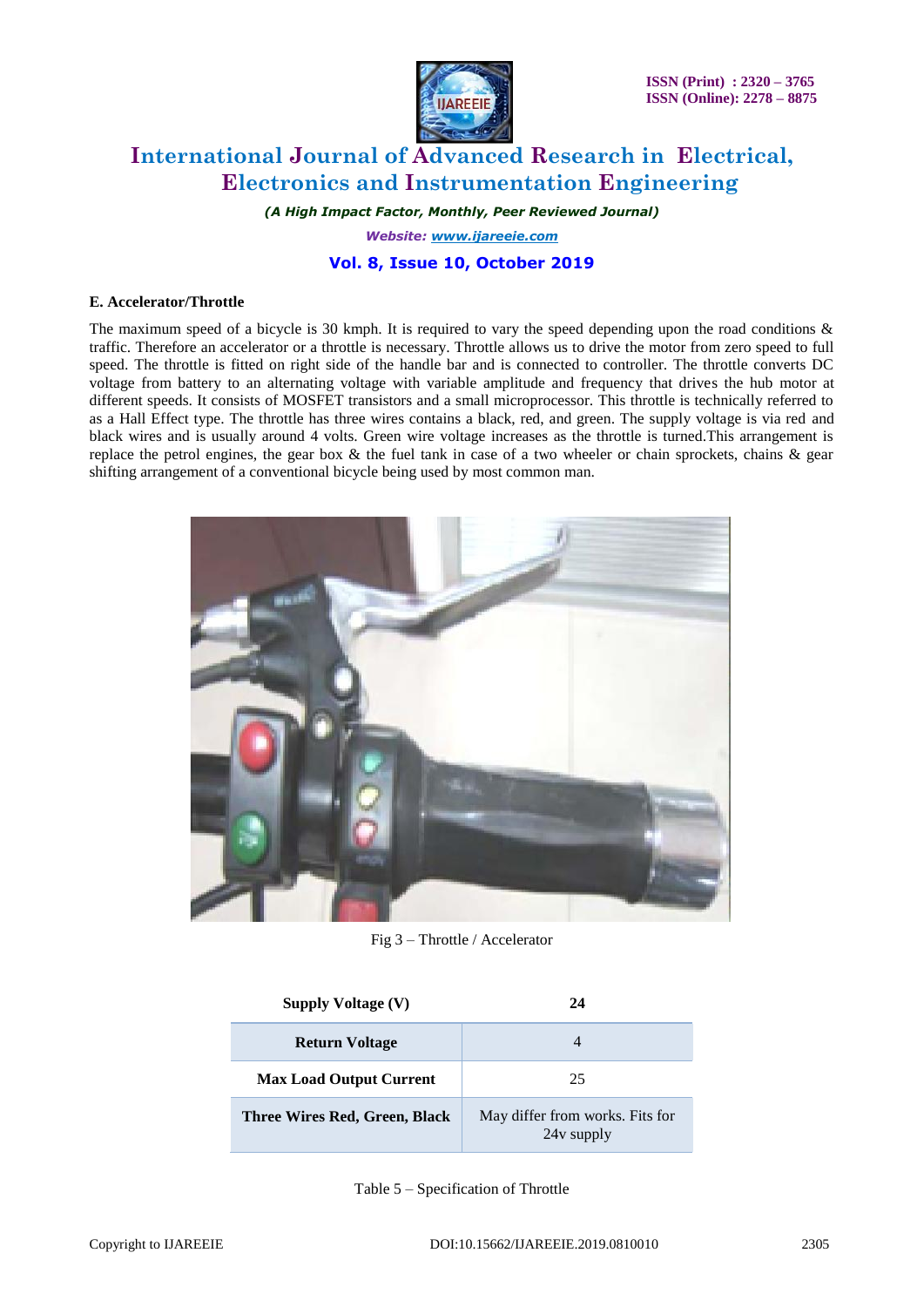

*(A High Impact Factor, Monthly, Peer Reviewed Journal)*

*Website: [www.ijareeie.com](http://www.ijareeie.com/)*

### **Vol. 8, Issue 10, October 2019**

### **III.FACTORS AFFECTING EFFICIENCY**

In general a solar panel is connected to a battery by connecting the positive of thepanel to the positive terminal of the battery and similarly the negative. A battery can be charged in such a simple manner. But here comes a problem during nights. During nights because of the potential difference there is a chance of current flow from the battery to the panel. This causes the battery to discharge to a particular level. To avoid such kind of problem, a diode is connected between the panel and the battery such that this diode acts as a one way passage from the panel to the battery. The poweroutput from the solar panel depends on the following Panel angle: The angle at which the sun hits the panels changes the amount of exposure. When the solar panels are mounted flat on the cycle and not faced to the sun, the power generated will be always lower than the rated amount. Anyways the sunlight is always diffused in the atmosphere which reduces this effect. Time of day: Time of the day plays a kind of important role on the power generated as the sun rays hitting a specific area is not the same the entire day. The rays are stronger and maximum power can be obtained between 11 a.m. – 3 p.m. Solar cell reflections: The power generated will be reduced if the solar cell reflects high amount of light rays. Hence a protective layer should be adopted on the top of the panel with a very low reflective coefficient. Clouds: Clouds play a very major role on the bicycle motion. Clear clouds makes the cycle efficient. It isn't exaggeration that the bicycle cannot be used well during cloudy days as the sun isn't available at its best.

#### **1 Shadow Effect**

While placing panels on the bicycle shadow effect should be considered because if shadow falls on the panel the amount of output power reduces. To avoid this effect and to increase the efficiency, panels are placed on roof top in this project.

#### **2 Solar Panel Position**

By mounting Solar panels on roof top efficiency can be increased because shadow effect can be reduced by this arrangement and also large solar surface area is possible. There are some disadvantages with this type of arrangement like weight increases and also air drag may increase. But, efficiency will not reduce.

#### **3 Aerodynamics of Wind**

Wind directions play a key role in speed of bicycle. If the wind is horizontal to the panels then there will be no issue, but if cross winds occur then more power will be drawn from the batteries to overcome the air drag.

### **4 Load on Bicycle**

Speed of the bicycle always depends on the load mounted on it. If load on bicycle is within the limit then efficiency will be good. If load exceeds the particular limit of the bicycle then motor draws more power from batteries due to which efficiency decreases.

### **IV.CONCLUSION**

A solar powered bicycle is practically designed and developed with an electrical efficiency greater than 80%. And the maximum speed of this solar assisted bicycle is 30 km/h, can be travelled up to 35 to 40 km with full charge of battery. It can be used by any age group people up to the weight of 120 Kg. By using this type of solar bicycles, pollution can be reduced and mainly fossil fuels can be protected and also good weight of loads can be pulled using this design. This solar bicycle is also cost effective when compared to conventional bikes.

#### **REFERENCES**

<sup>1.</sup> T. Markel, K. Bennion and W. Kramer, National Renewable Energy Laboratory & J. Bryan and J. Giedd Xcel Energy "Field Testing Plug-in Hybrid Electric Vehicles with Charge Control Technology in the Xcel Energy Territory" Journal of International Conference on Renewable Energies and Power Quality (ICREPQ'11) Las Palmas de Gran Canaria (Spain), 13th to 15th April, 2011.

<sup>2.</sup> SrivatsaRaghunath"Hardware Design Considerations for an Electric Bicycle Using a BLDC Motor." Texas Instruments Incorporated Application Report SLVA642–June 2014